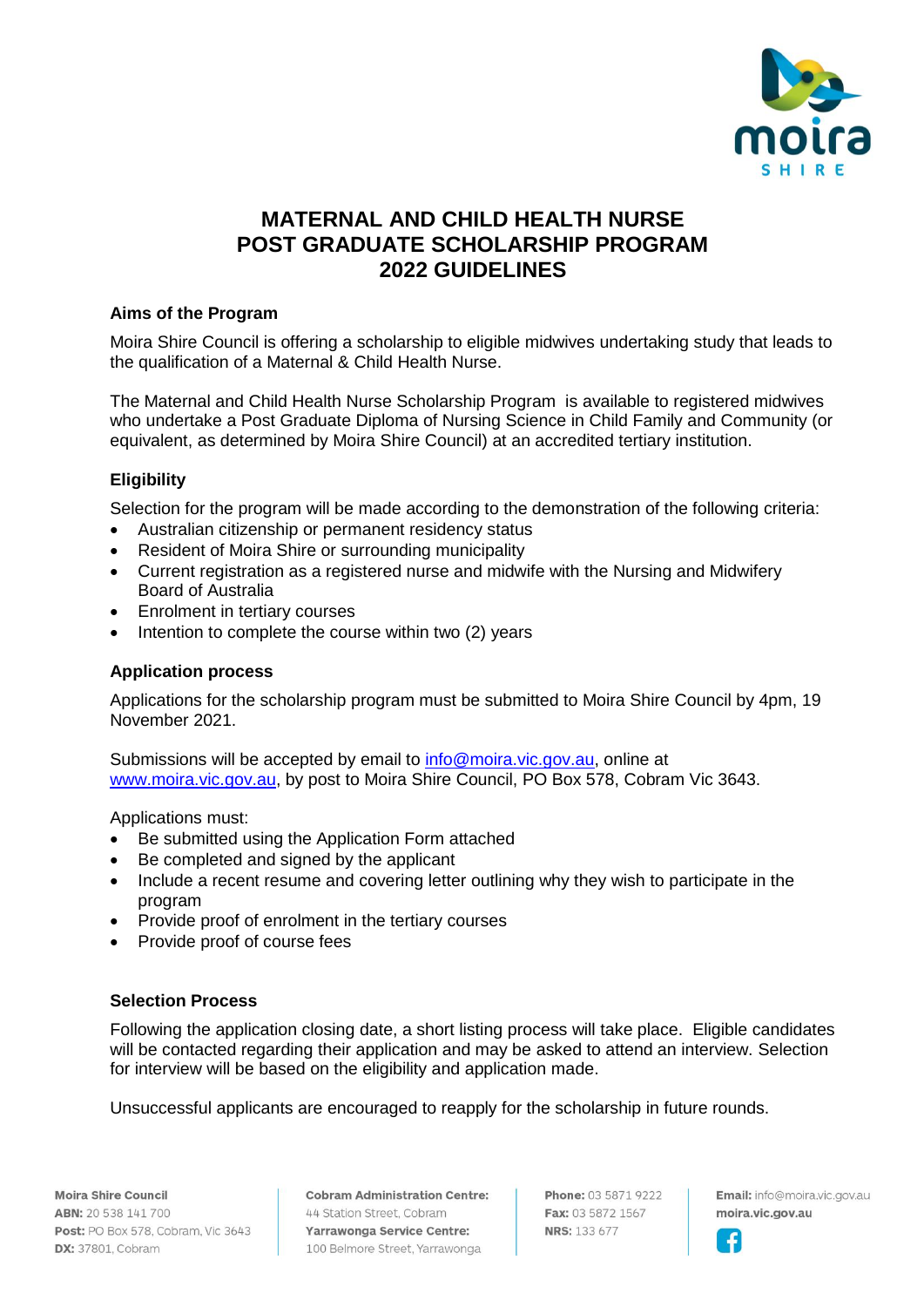

## **Payment**

Scholarship payments will be made in the form of a bank deposit to the account nominated by the applicant, unless otherwise notified.

Payments will be issued upon receipt of the student's successful completion of course units and any other paperwork as stipulated.

For each payment, copies of the record of results as issued by the university or tertiary institution must be sighted by the Team Leader Maternal and Child Health at Moira Shire Council.

## **Conditions of Program**

Successful applicants who withdraw from their nursing course must notify Moira Shire Council and the educational institution within one (1) week.

Full or partial repayment of sponsorship funding following withdrawal from the nursing course may be required after review of individual circumstances and will be decided by Moira Shire Council.

Scholarships will be awarded by the Moira Shire Council representatives whose decisions are final and no correspondence will be entered into.

Students currently receiving funding from another scholarship are still eligible to apply.

Moira Shire Council reserves the right to amend the scholarship guidelines at any stage throughout the program.

The scholarship funding is for a maximum of \$4000, deposited after confirmation of results.

Studies must be completed with two years to remain eligible for the program.

### **More Information**

For more information about the Maternal & Child Health Nurse Post Graduate Scholarship Program please contact the Team Leader Maternal and Child Health at Moira Shire Council on (03) 5871 9222 or email to info@moira.vic.gov.au.

Moira Shire Council ABN: 20 538 141 700 Post: PO Box 578, Cobram, Vic 3643 **DX:** 37801, Cobram

**Cobram Administration Centre:** 44 Station Street Cobram Yarrawonga Service Centre: 100 Belmore Street, Yarrawonga

Phone: 03 5871 9222 Fax: 03 5872 1567 **NRS: 133 677** 

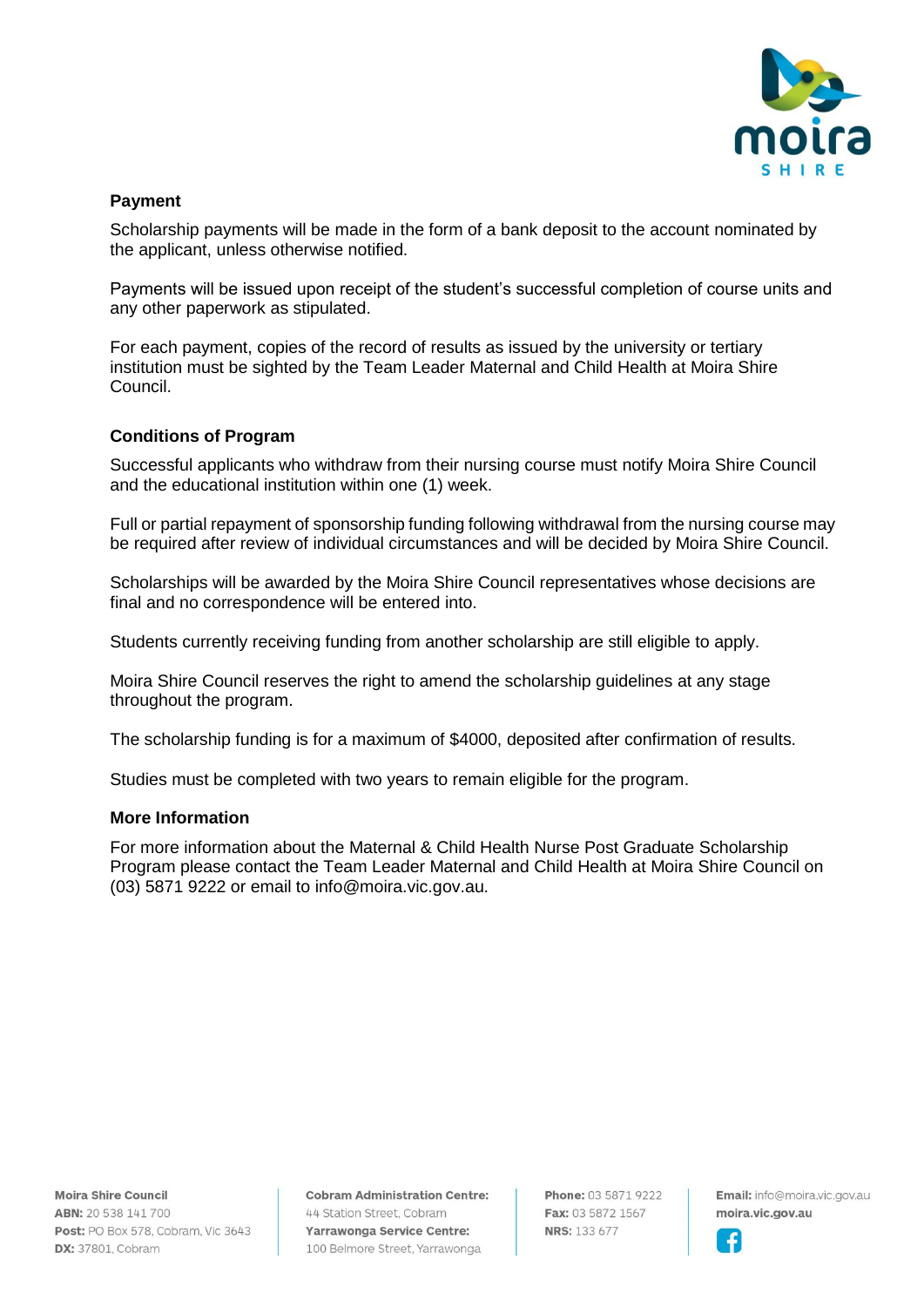

# **MATERNAL AND CHILD HEALTH NURSE POST GRADUATE SCHOLARSHIP PROGRAM 2022 APPLICATION FORM**

Applicants are required to read the 2022 Guidelines prior to completing this form.

| Surname                                   |  |     |    |
|-------------------------------------------|--|-----|----|
| <b>Given Names</b>                        |  |     |    |
| Date of Birth                             |  |     |    |
| Are you an Australian Citizen?            |  | Yes | No |
| If No, do you have a permanent residency? |  | Yes | No |

| <b>Residential Address</b> |           |
|----------------------------|-----------|
|                            |           |
| Postal Address             |           |
|                            |           |
| Mobile Phone               | Telephone |
| <b>Email Address</b>       |           |

| Do you hold current registration as a nurse and<br>midwife with the Australian Health<br><b>Professionals Regulation Authority</b> |  | Yes<br>No.<br>Midwife: |  |  |
|------------------------------------------------------------------------------------------------------------------------------------|--|------------------------|--|--|
| If yes please supply Midwifery and Nursing<br>registration number                                                                  |  | Nurse:                 |  |  |
| Name of University and course being undertaken or planning to undertake.                                                           |  |                        |  |  |
| <b>University</b>                                                                                                                  |  |                        |  |  |
| <b>Course</b>                                                                                                                      |  |                        |  |  |
| <b>Units Completed</b>                                                                                                             |  | <b>Date Completed</b>  |  |  |
|                                                                                                                                    |  |                        |  |  |
|                                                                                                                                    |  |                        |  |  |
|                                                                                                                                    |  |                        |  |  |
|                                                                                                                                    |  |                        |  |  |

**Cobram Administration Centre:** 44 Station Street, Cobram Yarrawonga Service Centre: 100 Belmore Street, Yarrawonga

Phone: 03 5871 9222 Fax: 03 5872 1567 **NRS: 133 677**